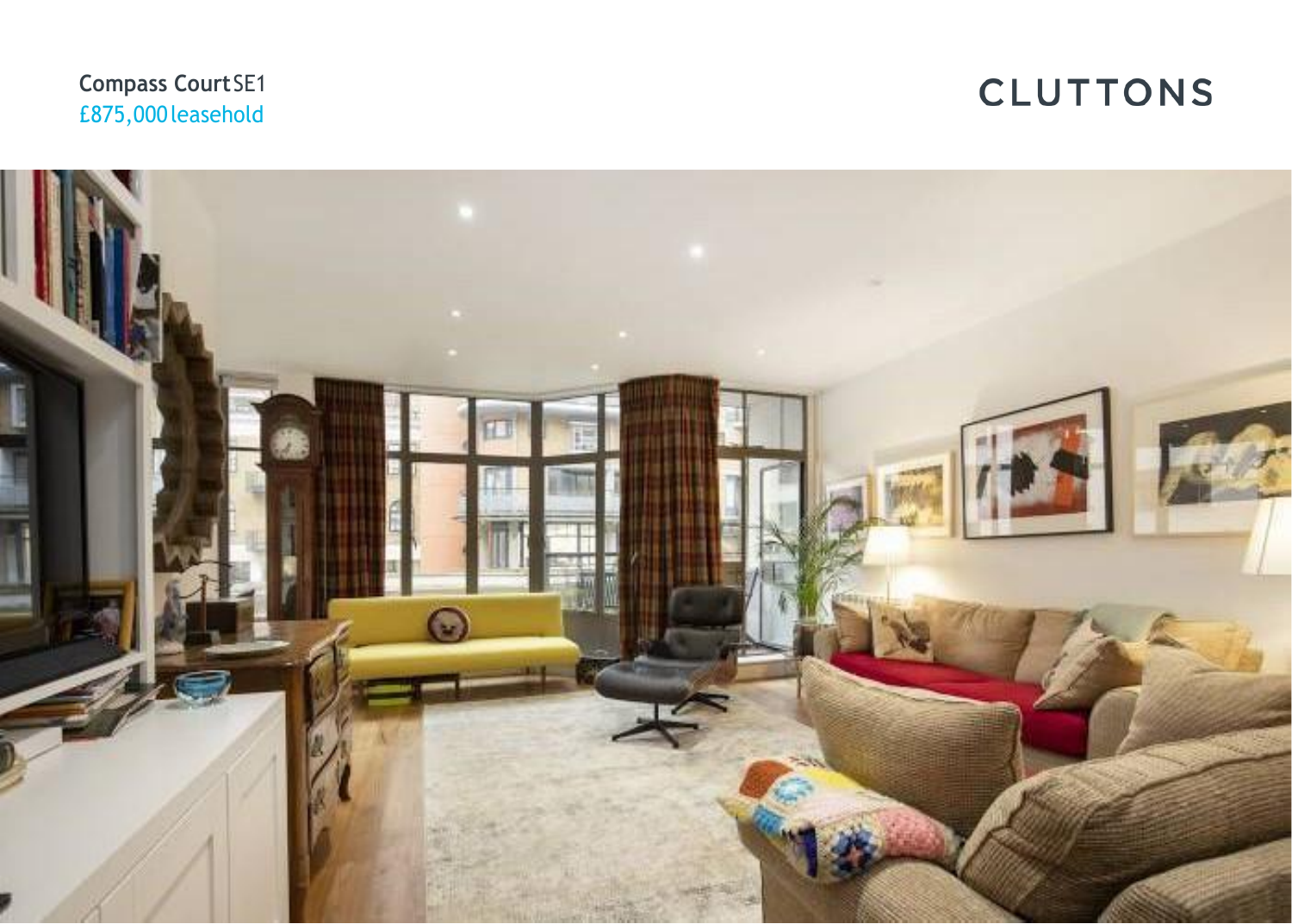### cluttons.com

## **An immaculate two bedroom apartment located in the heart of Shad Thames. 3D Virtual Tour Available.**

This refurbished apartment has aspacious receptionareawithan open-plankitchen anda balcony overlooking the square. There are two double bedrooms, one has an en suite shower room and there is a separate guest bathroom. The current owner has installed new electric heaters through-out. The property is offered in excellent condition and has high ceilings and large windows which floods the apartment with natural light.

Compass Court has day porterage, onsite management, one car parking space and lift access.Courageyardisa lively, well managed squareandisclosetoall the bars, restaurants and shopsShadThameshas tooffer.LondonBridge andTowerHillstations arebotheasilyaccessible.



Approximate gross internal area: 968 sq ft (89.9 sq m) EPC rating: D | Ref: TOW210016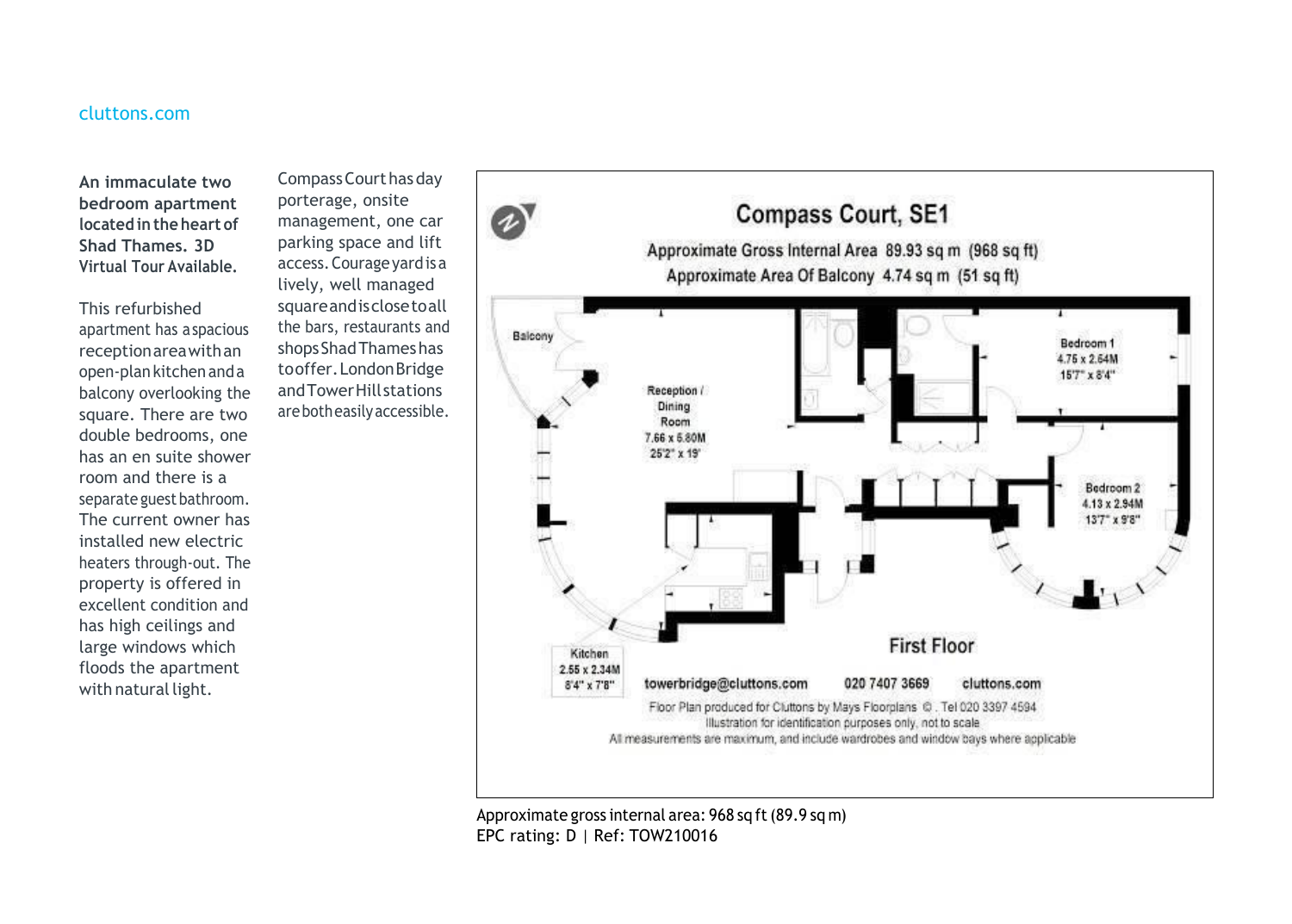